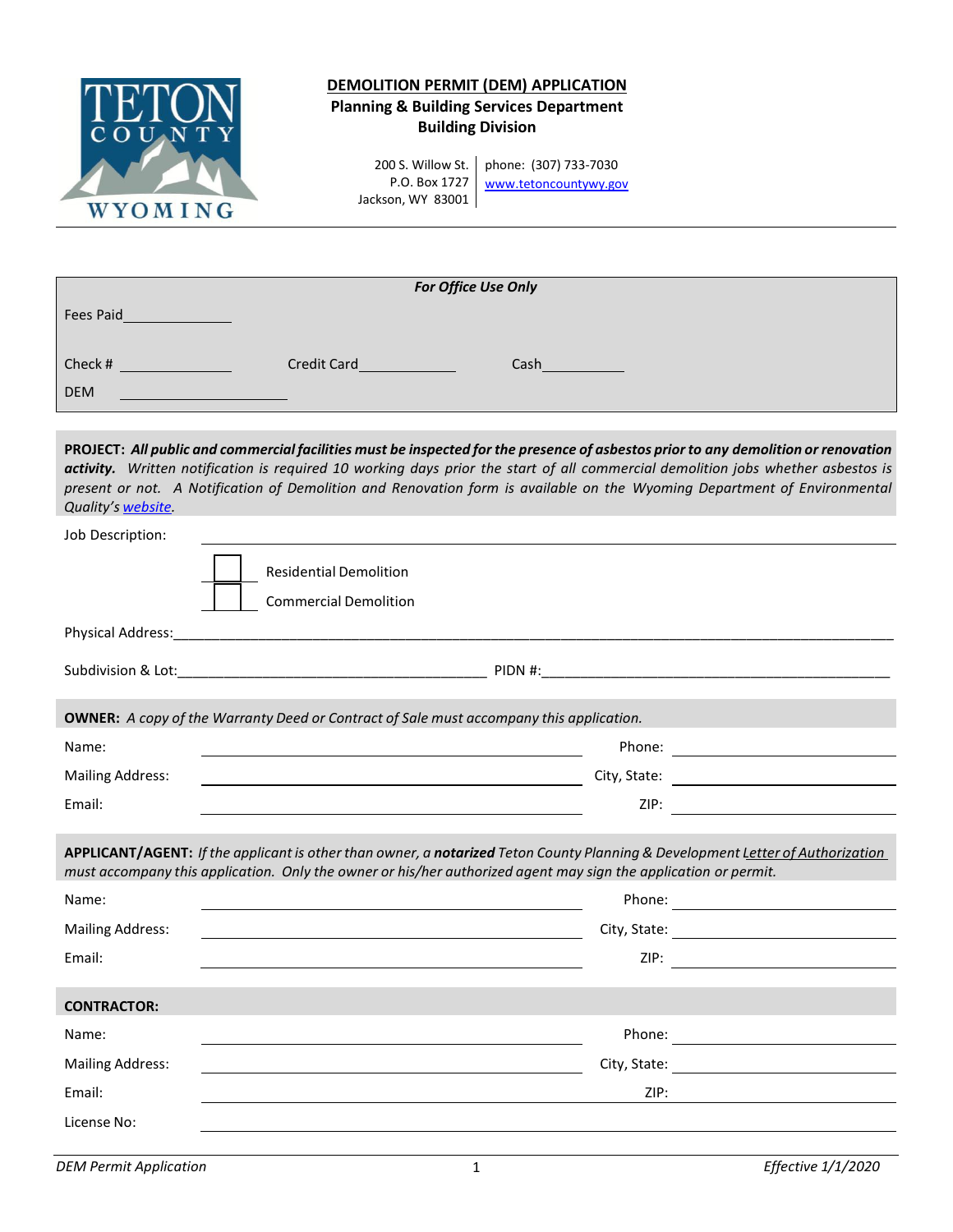### **CURRENT USE OF STRUCTURE:**

| Gross Floor Area (sf)                                                                                                                                                                                                   |  |  |
|-------------------------------------------------------------------------------------------------------------------------------------------------------------------------------------------------------------------------|--|--|
| Number of Stories                                                                                                                                                                                                       |  |  |
| <b>Construction Type</b>                                                                                                                                                                                                |  |  |
| <b>WASTE DISPOSAL:</b>                                                                                                                                                                                                  |  |  |
| Supplier:<br>Septic<br>Sewer                                                                                                                                                                                            |  |  |
| Is the system to remain or will it be removed?                                                                                                                                                                          |  |  |
|                                                                                                                                                                                                                         |  |  |
| <b>WATER SUPPLY:</b>                                                                                                                                                                                                    |  |  |
| Community Water<br>Supplier:<br>Well                                                                                                                                                                                    |  |  |
| <b>DISPOSAL SITE:</b>                                                                                                                                                                                                   |  |  |
| Name                                                                                                                                                                                                                    |  |  |
| <b>Physical Address:</b>                                                                                                                                                                                                |  |  |
| Phone:                                                                                                                                                                                                                  |  |  |
|                                                                                                                                                                                                                         |  |  |
| <b>SUBMITTAL REQUIREMENTS:</b>                                                                                                                                                                                          |  |  |
| Key: $Y =$ meets submittal requirements<br>$N =$ missing or incomplete information – letter of explanation required                                                                                                     |  |  |
| NA = not applicable to this application                                                                                                                                                                                 |  |  |
| Provide two (2) sets of plans for residential demolition projects, three (3) sets for commercial demolition projects. Plans                                                                                             |  |  |
| shall be submitted to the Building Safety Division, Planning & Development, and include the following:<br>Site plan showing the property with all buildings. Show location of wells, septic system, and incoming buried |  |  |
| utilities. As applicable, show location of wetlands, streams or ditches, slopes in excess of 30%. Show area of                                                                                                          |  |  |
| disturbance due to demolition and area where debris will be stored awaiting shipment to a waste facility.                                                                                                               |  |  |
| A disconnect letter from Lower Valley Energy and/or other utility suppliers stating removal of gas meter(s), and<br>disconnect of electric service, phone service and cable service as required.                        |  |  |
| For commercial projects or residential projects in high density developments, a plan for securing the site and                                                                                                          |  |  |
| pedestrian protection may be required. Notification of adjacent landowners and/or residents by the party<br>demolishing the building may be required.                                                                   |  |  |
| A letter from an individual qualified to assess the presence of potentially toxic materials in the structure being                                                                                                      |  |  |
| demolished (i.e. lead based paints, insecticides, oil based paints, etc.), their removal and site of disposal may be                                                                                                    |  |  |
| required.                                                                                                                                                                                                               |  |  |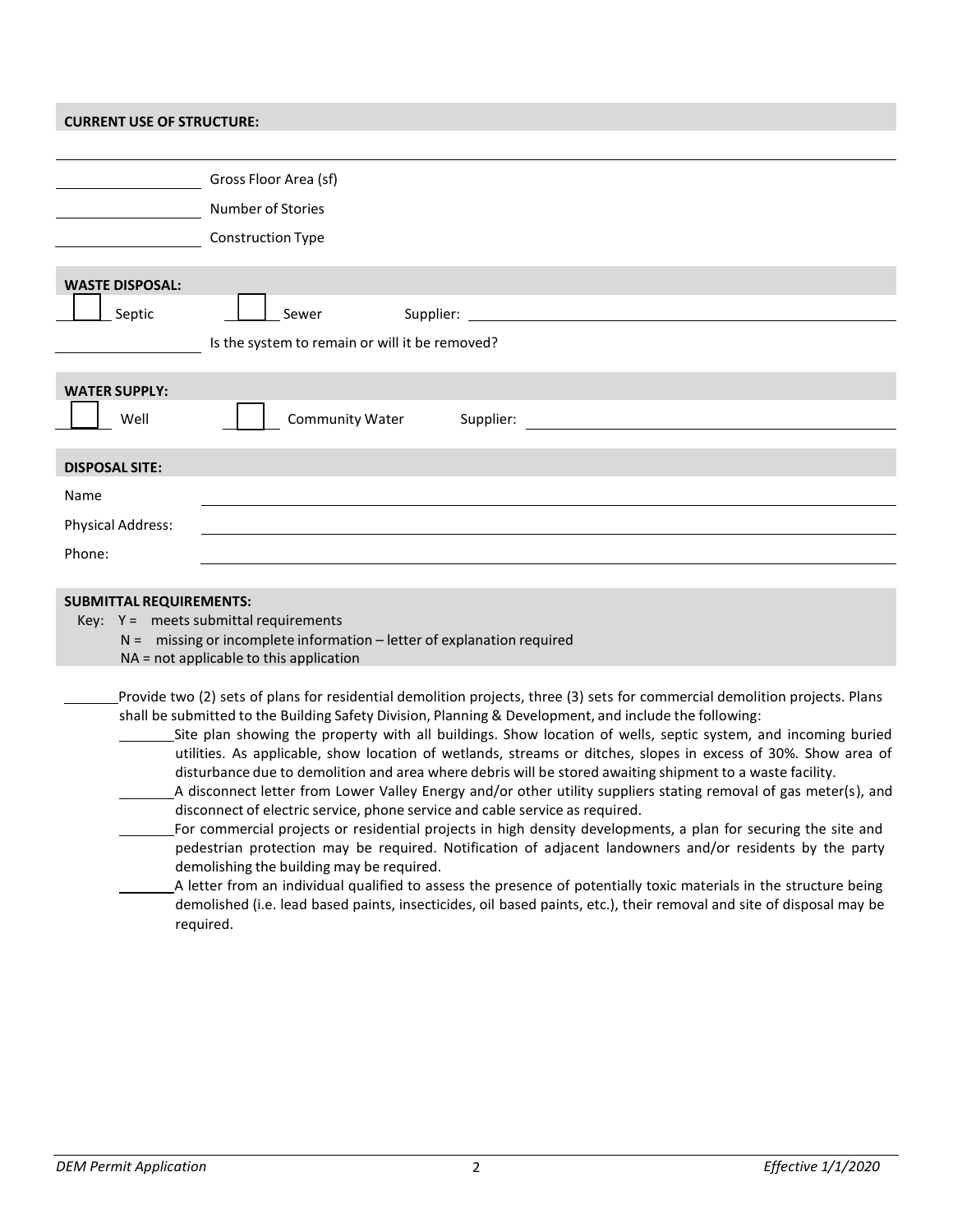### **PERMIT REQUIREMENTS:**

Temporary sanitary facilities shall be provided for workman on site.

An approved fire extinguisher shall be available at times during demolition.

Prior to shipment to a final disposal area, all debris shall be sorted. Failure to sort debris will result in higher disposal cost to the contractor and owner. *No on-site burning or burying of debris is permitted.*

Recyclable items and certain hazardous waste products may be disposed of at the Jackson Community Recycling center. Contact the Recycling Center at the number below to determine what hazardous products are accepted and when.

Finished materials in good repair, such as toilets, shower and tub valves, kitchen sinks, hardware and doors may be donated to the Habitat for Humanity resale outlet, Restore. Contact the store about other items they may need.

Other materials, such as drywall, insulation, treated lumber, plumbing waste and vent materials, etc., should go to the County Landfill to be transferred to a disposal facility.

Woodstoves or manufactured fireplaces may be disposed of at the Trash Transfer Station.

#### **DISPOSAL OF DEBRIS:**

 **Sorting:** Prior to transporting demolition waste to the Trash Transfer Station, Teton County Integrated Solid Waste and Recycling requires 48 hour advance notice, as well as receipt of asbestos abatement paperwork from contractors delivering large es of demolition waste. Please call the scale house, 733-7172, 48 hours in advance for all loads.

## **Items that go to the Trash Transfer Station (for current cost please call 733-7172) Concrete Pile:** Concrete, asphalt, tile (items must be broken into pieces not more than 300lbs (about 2'X2'). Steel

posts or rebar must be cut flush with concrete.

**Upper Hill Wood Pile:** Dimensional wood (must be clean of large metal pieces, wires, foam, and insulation. Nails, and small metal component are acceptable)

**Upper Hill Compost Pile:** Trees, branches, weeds, grass, shrubs.

**Scrap Metal Pile:** Scrap metal, wire.

**Tip Floor:** Gypsum board/drywall, non-certified refrigeration units

 **Items that go to the Recycling Center (no cost)**

Corrugated cardboard (no wax board or paper board)

**INSPECTIONS:** Commercial projects will require a pre-demolition inspection. A final inspection is required after all work is done for both residential and commercial projects. At the time of the final inspection, all grading shell be restored to County standards and all utilities disconnected and capped. Abandoned septic tanks shall be pumped, their lids broken in and filled with clean fill *material.*

|                              | Inspection Line 307-732-5745 Please call before 4:00 pm to receive an inspection the following business day |                      |  |
|------------------------------|-------------------------------------------------------------------------------------------------------------|----------------------|--|
| <b>Inspection Type</b>       | Sign-off                                                                                                    | Inspector's Initials |  |
| Pre-Demolition (if required) |                                                                                                             |                      |  |
| Final                        |                                                                                                             |                      |  |

NOTICE: I certify that I have read and examined this application and know the same to be true and correct. All provisions of the laws and ordinances governing this work will be complied with whether specified herein or not. The granting of this permit does not give authority to violate or cancel the provisions of any state or local law regulating construction or the performance there of.

Signature of Owner/Applicant Date of Communication of the Communication of the Date of Date of Date of Date of Date of Date of Date of Date of Date of Date of Date of Date of Date of Date of Date of Date of Date of Date of

Printed Name **Contact Phone Number** Printed Name Contact Phone Number